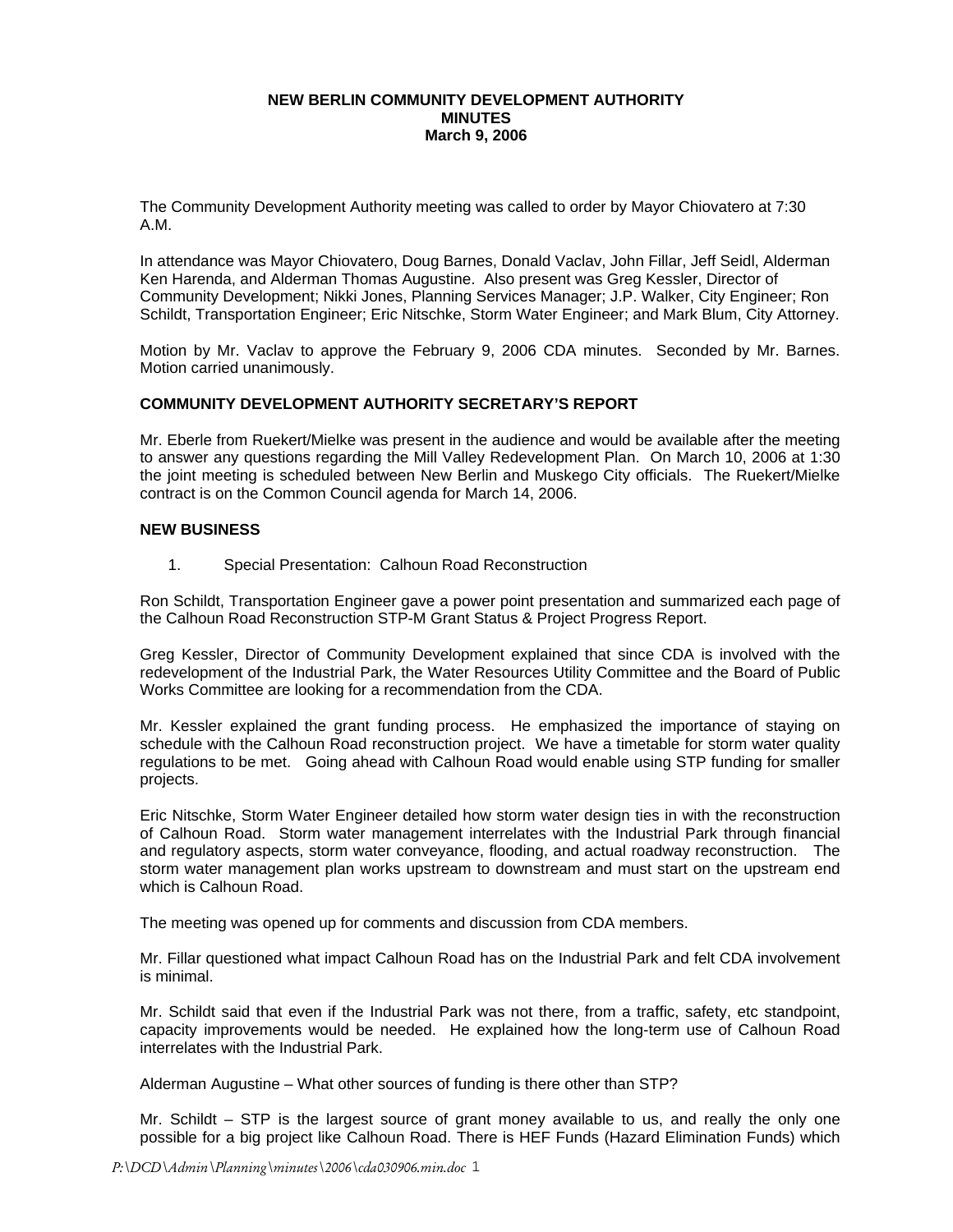could possibly be used for the intersection. This one is broken down into small projects, and a need has to be shown that the intersection of Calhoun and Cleveland would be eligible. It is done by ranking for a benefit cost ratio based on how many crashes can be reduced based on what improvements can be done. The amount of funding is not a lot.

There is also CEMAQ Funds (Conjestion Mitigation and Air Quality). We have applied for this before for the Industrial Park for doing trails. Again, it is limited funding.

Another source of grant money is LRIP (Local Road Improvement Program). This is \$100,000.00 with a 50/50 match.

Mr. Barnes – What consequences would there be if the 2013 standards are not met?

Mr. Nitschke – I am not sure, but I do know that the DNR is capable of pulling our discharge permit. There may also be fines involved.

City Attorney Blum – This Attorney General is aggressive in this respect to public nuisance type claims, so it would not be out of the realm of possibility that if we don't meet those requirements, our permit would get revoked. It would not surprise me to see that kind of action taken in that context.

Mr. Fillar - Does the \$10.2 million for Calhoun Road include all the storm water work?

Mr. Schildt – Yes, that does have all the improvements we need along the Calhoun Road.

Mr. Fillar – Would that imply that the money we reviewed here for the infrastructure improvements in the park itself, include storm water work too? So this would be an entire package? If we were to add the money for the industrial park onto Calhoun, it would complete the package for roads and storm water? I'm talking about the \$16million that has been allocated in the Industrial Park for infrastructure improvements.

Mr. Barnes – The \$16 million had storm water management but not storm water quality. So, with the four major roads, there is at least another \$2.8million to be added on.

Mr. Fillar – So what is roughly the bottom line for the whole ball of wax for the Industrial Park, road improvements, and storm water, plus Calhoun?

Mr. Barnes – That depends on how far out we would go with Industrial Park plans. The plan shows a ten year option, a fifteen year option, and a 20 year option. It goes anywhere from \$16 million to \$21 or \$22 million.

Mr. Fillar – So, it would be roughly \$30 million?

Mr. Schildt – That would be just for the Industrial Park. There would be other CIP Projects, like Calhoun.

Mr. Fillar – I thought it would be about \$20 million for the Industrial Park and about \$10 million for Calhoun if we did it all at once.

Mr. Schildt – Then another \$8 million for storm water improvements.

Mr. Fillar – So, we are looking at close to \$40 million. This is a pretty significant hit to all of us who live here and have businesses here in terms of taxes. One recommendation I have is as part of this study, we do some tax impact analysis.

Mr. Kessler – We are doing that right now. We are looking into a Long Term Financial Strategic Plan for the City.

Mr. Barnes – We are pushing a lot of traffic and conjestion onto Moorland Road based on the fact of what Calhoun cannot handle right now. We are starting to see more and more truck traffic on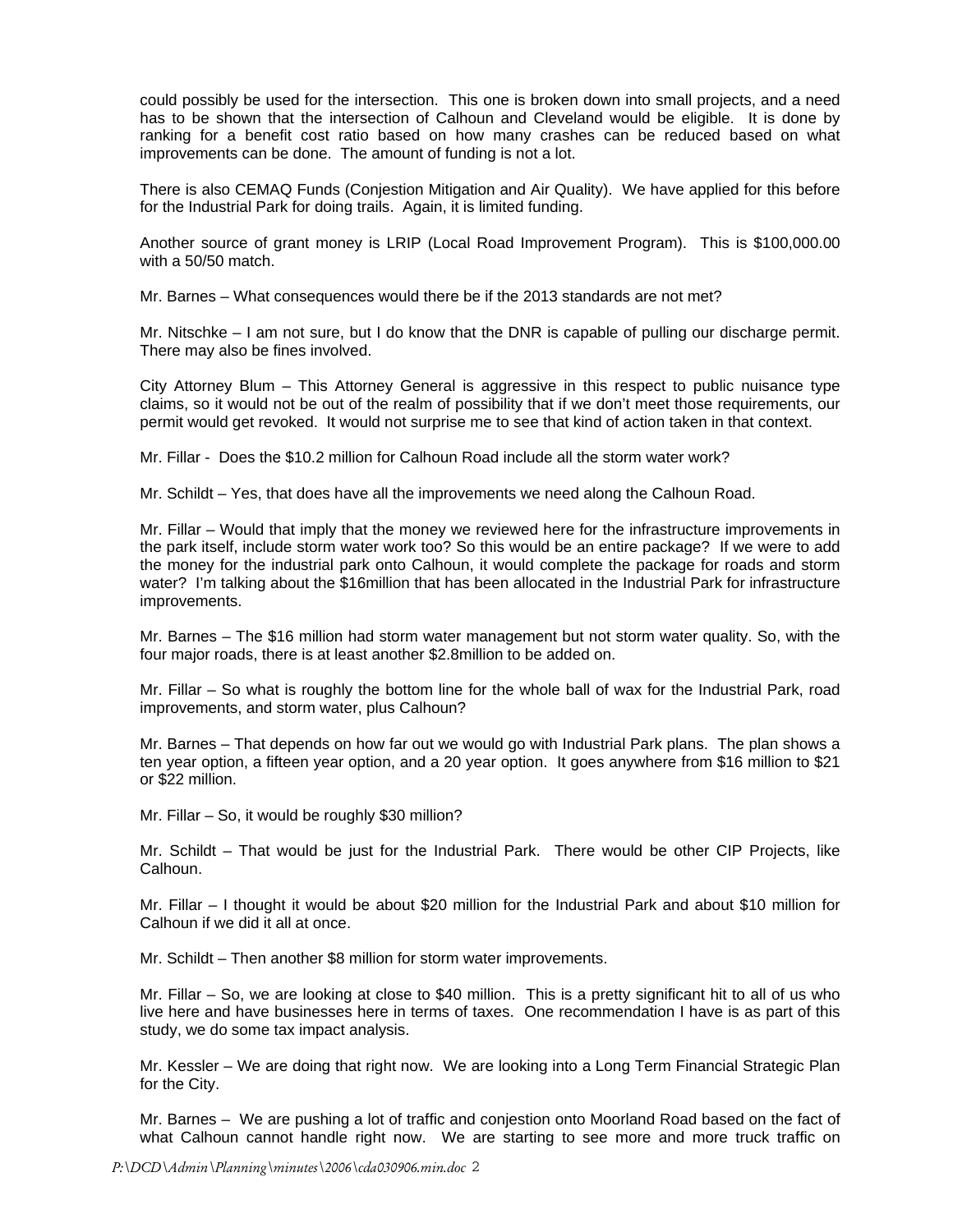Moorland Road. The Calhoun Road reconstruction will lessen the impact on Moorland Road.

Mayor Chiovatero – I agree that Moorland Road takes a hit for a lot of heavy traffic. We have to be aware that the County is looking at another interchange and Calhoun Road will become a major thoroughfare.

Mr. Fillar – Are we looking for improvements to the intersection between the major east/west roads and Moorland Road? Can the improvement of Moorland Road be included?

Mr. Schildt – That is the County's project, and they are basically putting the intersections back as they are.

Mr. Fillar – Can we integrate what we are doing with what they are doing?

Mr. Schildt – At this point, no. They are starting this summer. They are doing a rehab project to keep the road functioning as it is now.

Mr. Fillar – Truck traffic coming off the freeways and going to the Industrial Park would be entering off of Moorland, and it seems like we should place some emphasis on fixing up those intersections because they are tight.

Mr. Schildt – The County has indicated they are too far along in their design.

Mayor Chiovatero – Cleveland Avenue is a County road also and they have some plans to do some improvements such as widening it between Moorland Rd. and Calhoun Rd. We were hoping that once we go ahead with the Calhoun Rd. project, they would possibly help us with the intersection of Cleveland Ave. and Calhoun Rd. I think that they are going to put up new lights and signal design. We need to keep in contact with our County Supervisor.

Mayor Chiovatero addressed the committee members and asked them to please consider that the staff is looking for support and ideas for a plan that is workable for staff as well as taxpayers.

Mr. Kessler – This will be on the next CDA agenda to determine our report back to the Board of Public Works.

2. New Berlin Industrial Park Implementation Discussion (PG-951)

Alderman Harenda – I have talked to the Mayor about grant funding or the possibility of doing some additional study work on the New Berlin Industrial Park Implementation Plan. From the financial aspect, not for infrastructure, but looking at different alternatives for incentives for businesses to upgrade their facilities, renovate their facades, maintain or keep the businesses we have as well as bring new businesses into the Community. I had talked to Mr. Kessler who said there is funding through the County sometimes for this. I feel we should look into this.

Mr. Kessler – One of the primary funding sources that we have been successful with is the Waukesha County Community Development Block Grant Program. We just recently received the paperwork for the next funding cycle, so we can prepare a proposal and bring it to you.

Mayor Chiovatero – I have passed out a copy of the 2007 Federal anticipated budget. They are taking \$1 Billion out of block grants. That will trickle down to us. Unfortunately, the local funds are disappearing.

Mr. Kessler – I have approached some brokers who are active within the Industrial Park. They seem to be very excited about this whole process and initiative that we have done. They have identified some opportunities for us to review. They have not brought anything forward for me to share with you.